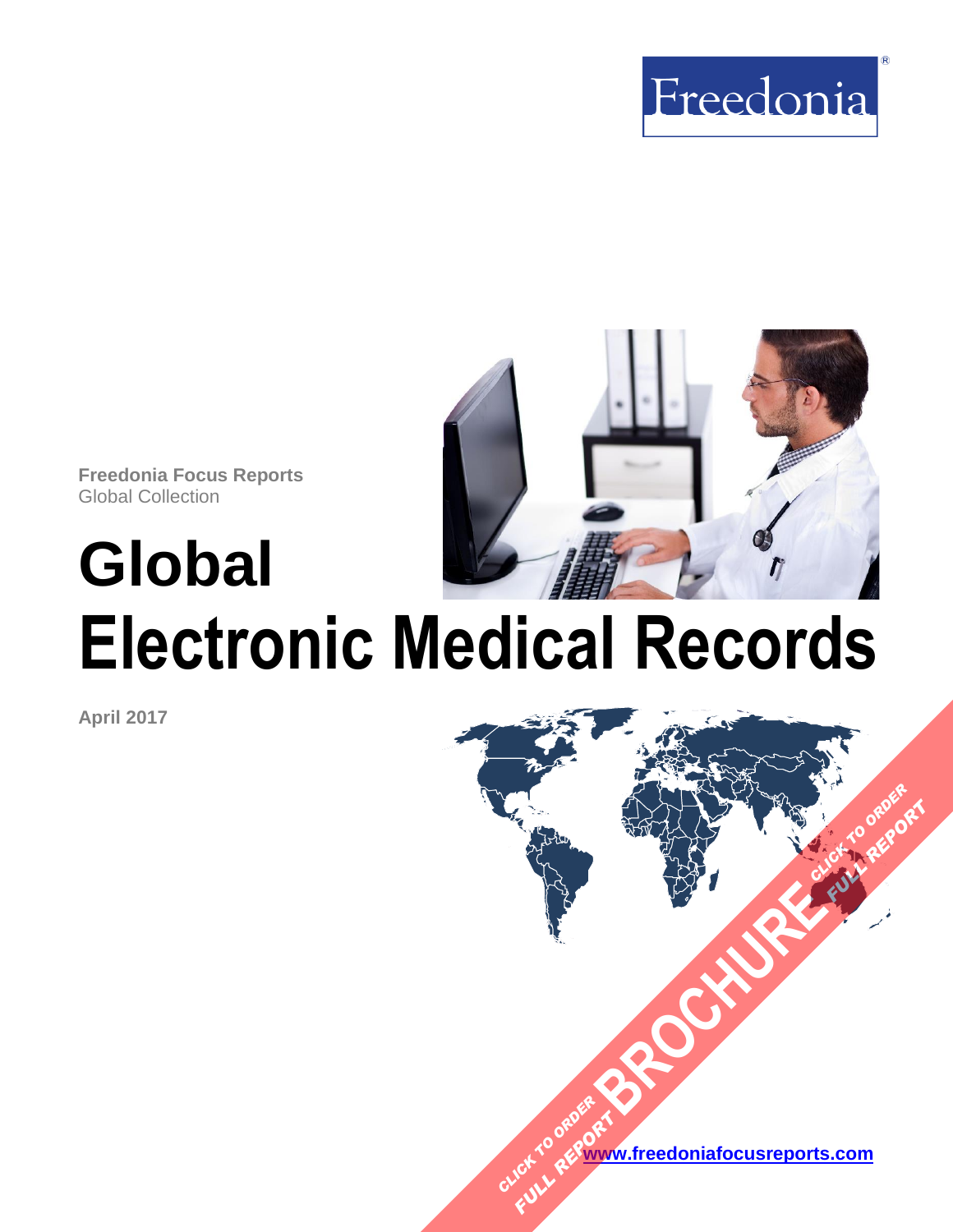### **Table of Contents**

| 1. Highlights                                                   | 3  |
|-----------------------------------------------------------------|----|
| 2. Global Overview & Forecasts                                  | 4  |
| Demand by Market                                                | 4  |
| Hospital                                                        | 7  |
| <b>Stage 7 Gains Limited</b>                                    | 7  |
| Physician/Web-Based                                             | 8  |
| Demand by Type                                                  | 10 |
| <b>Technology Overview</b>                                      | 11 |
| <b>Issues</b>                                                   | 12 |
| <b>Key Trends</b>                                               | 13 |
| <b>Frustrated Physicians</b>                                    | 13 |
| Status of Meaningful Use, Confusion, & Possible Change          | 14 |
| IT Staff Shortages, a Mandate for More Service                  | 15 |
| Public Relations Effect of Cyber Breaches Downside for Industry | 15 |
| Trump Presidency & EMR                                          | 16 |
| 3. Regional Segmentation & Forecasts                            | 17 |
| <b>Regional Demand Overview</b>                                 | 17 |
| <b>USA</b>                                                      | 18 |
| Europe/Middle East/Africa                                       | 18 |
| Asia/Pacific                                                    | 19 |
| Rest of World                                                   | 19 |
| 4. Industry Structure                                           | 21 |
| <b>Industry Characteristics</b>                                 | 21 |
| <b>Market Share</b>                                             | 22 |
| <b>Cerner Corporation</b>                                       | 23 |
| <b>McKesson Corporation</b>                                     | 24 |
| <b>Epic Systems Corporation</b>                                 | 24 |
| 5. About This Report                                            | 25 |
| Scope & Method                                                  | 25 |
| Sources                                                         | 25 |
| <b>Industry Codes</b>                                           | 26 |
| Resources                                                       | 27 |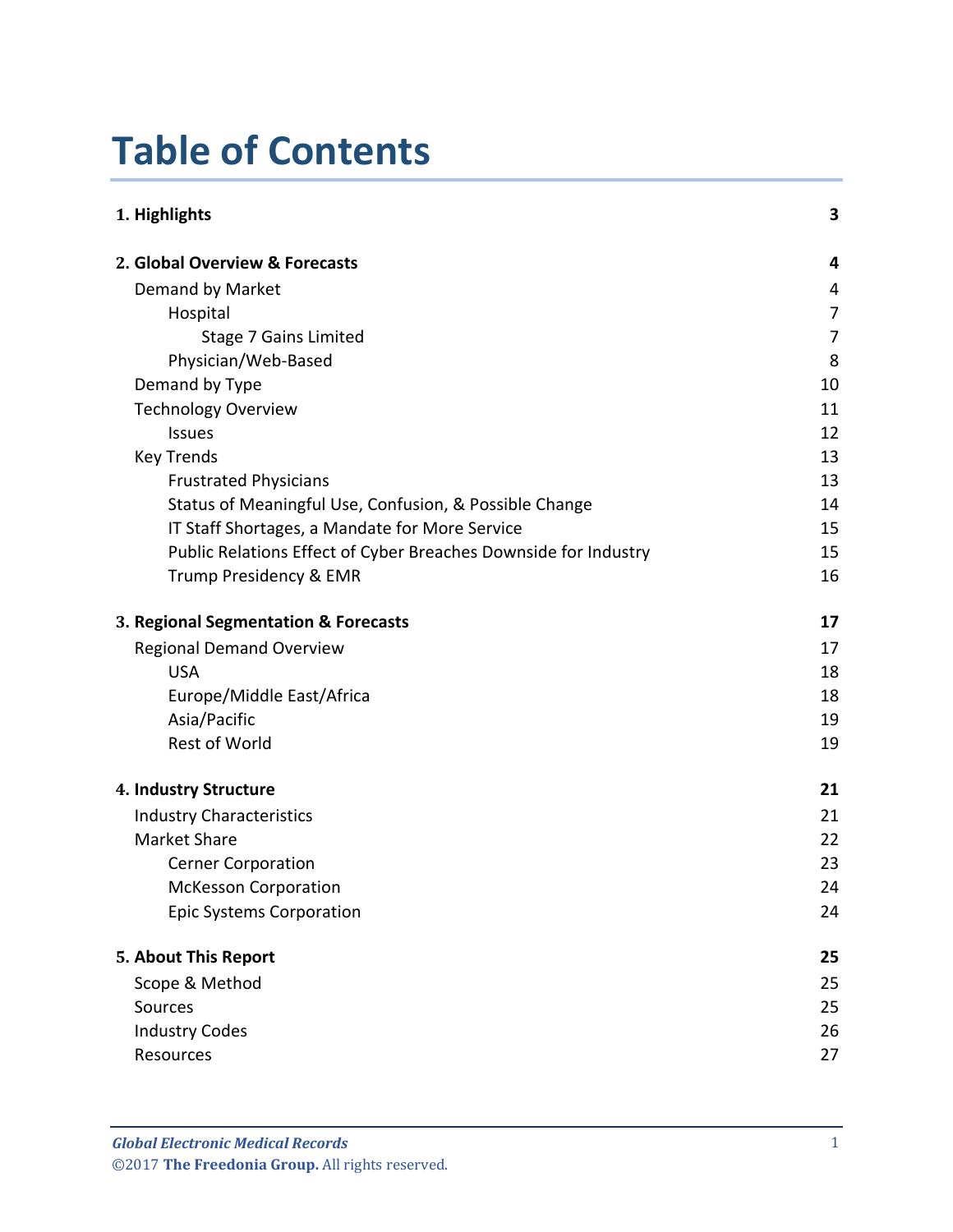## **List of Tables & Figures**

| Figure 1   Global Electronic Medical Record Revenues by Market, 2014-2021 (US\$)    |                |
|-------------------------------------------------------------------------------------|----------------|
| mil)                                                                                | $\overline{4}$ |
| Table 1   Global Electronic Medical Record Revenues by Market, 2014-2021 (US\$ mil) | 4              |
| Figure 2   Global Electronic Medical Record Revenues by Market; 2016, 2021 (%)      | 9              |
| Figure 3   Global Electronic Medical Record Revenues by Type, 2016                  | 10             |
| Figure 4   Global Electronic Medical Record Demand by Region; 2006, 2011, 2016,     |                |
| 2021 (US\$ mil)                                                                     | 17             |
| Table 2   Global Electronic Medical Record Demand by Region; 2006, 2011, 2016,      |                |
| 2021 (US\$ mil)                                                                     | 17             |
| Figure 5   Global Electronic Medical Record Demand by Region; 2016, 2021 (%)        | 20             |
| Figure 6   Global Electronic Medical Record Market Share by Company, 2016           | 22             |
| Table 3   Leading Global Electronic Medical Record Providers                        | 23             |
| Table 4   Industry Codes Related to Electronic Medical Records                      | 26             |
|                                                                                     |                |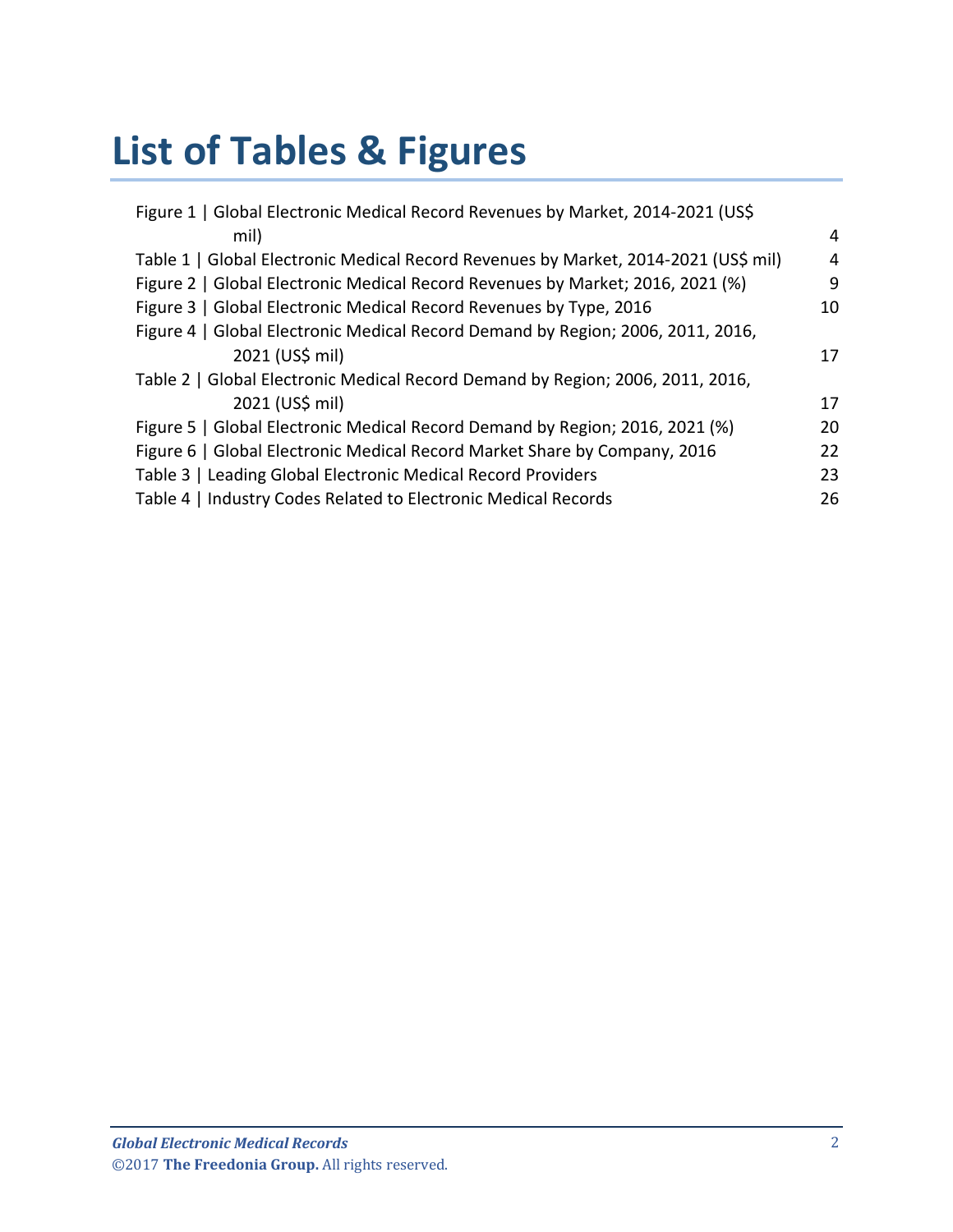### <span id="page-3-0"></span>**About This Report**

### <span id="page-3-1"></span>**Scope & Method**

This report forecasts global revenues for 2017-2021 for electronic medical records (EMRs) in US dollars. Revenues are forecasted by market and region for 2021. Market segments include:

- hospital
- physician/web-based.

For the purposes of this report, EMRs and electronic health records (EHRs) are used as synonyms. The scope of this report includes revenues for EMR/EHR systems, computerized practitioner order entry (CPOE) systems, and directly related services such as installation, training, servicing, and consulting. Excluded from the scope of this report are picture archiving and communication systems (PACS) or hardware.

Major world regions include USA, Europe/Middle East/Africa (EMEA), Asia/Pacific (APAC), and all other regions.

To illustrate historical trends, global EMR revenues are provided for 2014-2016. Revenues by market and major region are provided for 2016. The global EMR market is also segmented in 2016 by services, software, and hardware.

This report quantifies trends in various measures of growth and volatility. Growth (or decline) expressed as an average annual growth rate (AAGR) is the least squares growth rate, which takes into account all available datapoints over a period. The volatility of datapoints around a least squares growth trend over time is expressed via the coefficient of determination, or r2. The most stable data series relative to the trend carries an r2 value of 1.0; the most volatile – 0.0. Growth calculated as a compound annual growth rate (CAGR) employs, by definition, only the first and last datapoints over a period. The CAGR is used to describe forecast growth, defined as the expected trend beginning in the base year and ending in the forecast year. Readers are encouraged to consider historical volatility when assessing particular annual values along the forecast trend, including in the forecast year.

Unless otherwise indicated, both historical and forecasted demand values are expressed in US dollars at a fixed 2016 rate of exchange with local currencies. Other various topics, including profiles of pertinent leading suppliers, are covered in this report. A full outline of report items by page is available in the Table of Contents.

#### <span id="page-3-2"></span>**Sources**

*Global Electronic Medical Records* (FW40065) is based on [a comprehensive industry study](https://www.kaloramainformation.com/EMR-Electronic-Medical-10785187/) published by Kalorama Information. The information for this report was gathered using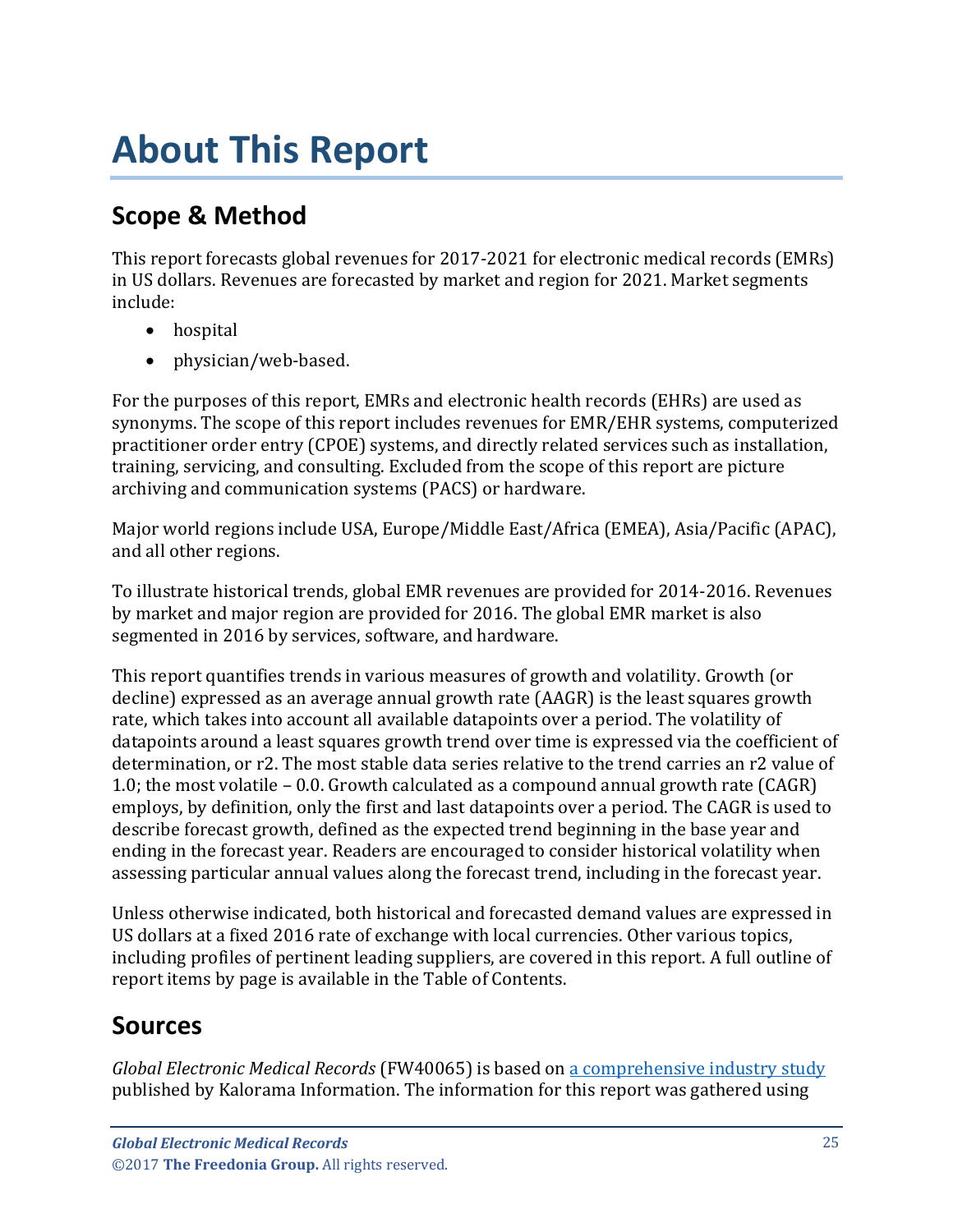#### **About This Report**

both primary and secondary research, including comprehensive research of secondary sources such as company literature, databases, investment reports, and medical and business journals. Personal interviews at Healthcare Information and Management Systems Society (HIMSS) 2017 conference, telephone interviews, and email correspondence were the primary methods of gathering information. For the purpose of this report, Kalorama Information conducted interviews with more than 109 key industry officials, consultants, healthcare providers, and government personnel. These sources were the primary basis in gathering information specifically relating to revenue and market share data presented in this report. Additional interviews were completed with relevant company representatives, including marketing directors, division managers, and product representatives.

Specific sources and additional resources are listed in the Resources section of this publication for reference and to facilitate further research.

#### <span id="page-4-0"></span>**Industry Codes**

<span id="page-4-1"></span>

| Table 4   Industry Codes Related to Electronic Medical Records |                                                                                |                                |                                               |  |
|----------------------------------------------------------------|--------------------------------------------------------------------------------|--------------------------------|-----------------------------------------------|--|
| <b>NAICS/SCIAN 2007</b>                                        |                                                                                | <b>SIC</b>                     |                                               |  |
| North American Industry Classification System                  |                                                                                | <b>Standard Industry Codes</b> |                                               |  |
|                                                                |                                                                                |                                |                                               |  |
| 334611                                                         | Software Reproducing                                                           | 5734                           | <b>Computer and Computer Software Stores</b>  |  |
| 443120                                                         | <b>Computer and Software Stores</b>                                            | 7371                           | <b>Computer Programming Services</b>          |  |
| 511210                                                         | Software Publishers                                                            | 7372                           | Prepackaged Software                          |  |
| 541511                                                         | <b>Custom Computer Programming Services</b>                                    | 8011                           | Offices and Clinics of Doctors of Medicine    |  |
| 541611                                                         | Administrative Management and General<br><b>Management Consulting Services</b> | 8021                           | <b>Offices and Clinics of Dentists</b>        |  |
| 621111                                                         | Offices of Physicians (except Mental<br><b>Health Specialists)</b>             | 8031                           | Offices and Clinics of Doctors of Osteopathy  |  |
| 621112                                                         | Offices of Physicians, Mental Health Specialists                               | 8051                           | <b>Skilled Nursing Care Facilities</b>        |  |
| 621210                                                         | <b>Offices of Dentists</b>                                                     | 8052                           | Intermediate Care Facilities                  |  |
| 621420                                                         | Outpatient Mental Health and Substance Abuse<br>Centers                        | 8059                           | Nursing and Personal Care Facilities, NEC     |  |
| 621493                                                         | Freestanding Ambulatory Surgical and Emergency<br>Centers                      | 8062                           | <b>General Medical and Surgical Hospitals</b> |  |
| 621512                                                         | <b>Diagnostic Imaging Centers</b>                                              | 8071                           | <b>Medical Laboratories</b>                   |  |
| 622110                                                         | <b>General Medical and Surgical Hospitals</b>                                  | 8093                           | Specialty Outpatient Facilities, NEC          |  |
| 623110                                                         | <b>Nursing Care Facilities</b>                                                 | 8742                           | <b>Management Consulting Services</b>         |  |

Source: US Census Bureau

### **Copyright & Licensing**

The full report is protected by copyright laws of the United States of America and international treaties. The entire contents of the publication are copyrighted by The Freedonia Group.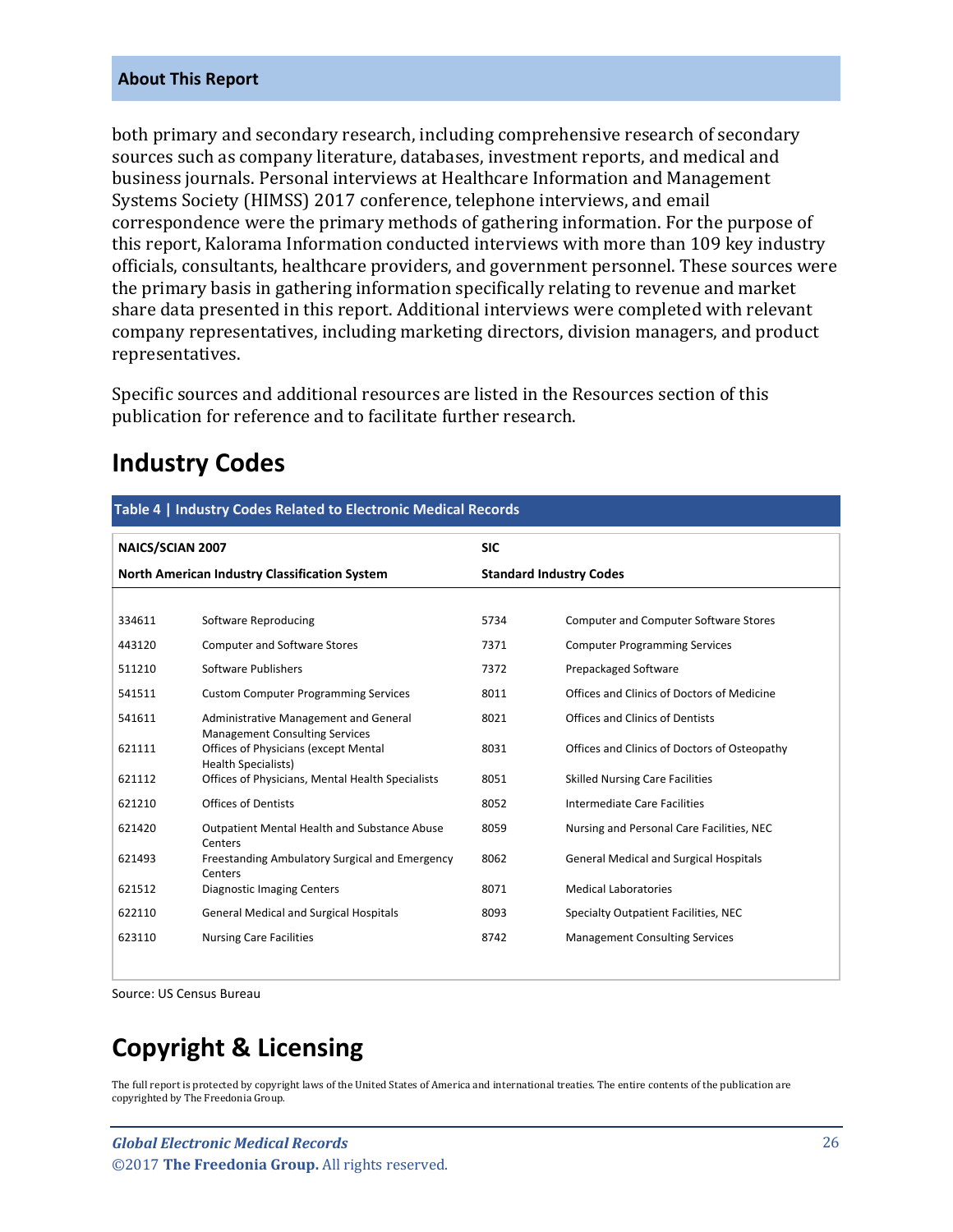#### <span id="page-5-0"></span>**Resources**

#### **Kalorama Information**

 *[EMR Market 2017: Electronic Medical Records in The Era of Disruption,](https://www.kaloramainformation.com/EMR-Electronic-Medical-10785187/)* April 2017

#### **The Freedonia Group**

#### **[Freedonia Industry Studies](http://www.freedoniagroup.com/Home.aspx?ReferrerId=FL-Focus)**

 *[Pharmaceutical Packaging Market in the US,](http://www.freedoniagroup.com/DocumentDetails.aspx?ReferrerId=FL-FOCUS&studyid=3523)* June 2017  *[Medical Implants in the US](http://www.freedoniagroup.com/DocumentDetails.aspx?ReferrerId=FL-FOCUS&studyid=3465)*, November 2016  *[World Medical Disposables,](http://www.freedoniagroup.com/DocumentDetails.aspx?ReferrerId=FL-FOCUS&studyid=3446)* August 2016  *[In Vitro Diagnostic \(IVD\) Packaging](http://www.freedoniagroup.com/DocumentDetails.aspx?ReferrerId=FL-FOCUS&studyid=3421)*, June 2016 *[Infection Prevention Products & Services](http://www.freedoniagroup.com/DocumentDetails.aspx?ReferrerId=FL-FOCUS&studyid=3403)*, April 2016  *[Medical & Dental Adhesives & Sealants](http://www.freedoniagroup.com/DocumentDetails.aspx?ReferrerId=FL-FOCUS&studyid=3390)*, March 2016  *[Disposable Medical Supplies,](http://www.freedoniagroup.com/DocumentDetails.aspx?ReferrerId=FL-FOCUS&studyid=3378)* February 2016 *[Dental Products & Materials](http://www.freedoniagroup.com/DocumentDetails.aspx?ReferrerId=FL-FOCUS&studyid=3359)*, January 2016  *[Drug Delivery Products,](http://www.freedoniagroup.com/DocumentDetails.aspx?ReferrerId=FL-FOCUS&studyid=3354)* December 2015

#### **[Freedonia Focus Reports](https://www.freedoniafocusreports.com/redirect.asp?progid=89534&url=/)**

 *[Drug Delivery Products: United States](https://www.freedoniafocusreports.com/Drug-Delivery-Products-United-States-9749250/) [Global Medical Apparel & Textiles](https://www.freedoniafocusreports.com/Global-Medical-Apparel-Textiles-FW40072/) [Global PCR Testing Products & Services](https://www.freedoniafocusreports.com/Global-PCR-Testing-Products-Services-FW40073/) [Healthcare Insurance: United States](https://www.freedoniafocusreports.com/Healthcare-Insurance-United-States-8983284/) [Healthcare: United States](https://www.freedoniafocusreports.com/Healthcare-United-States-9513084/) [Healthcare VR/AR Systems: United States](https://www.freedoniafocusreports.com/Healthcare-VR-AR-Systems-United-States-FF40074/) [Medical Equipment & Supplies: United States](https://www.freedoniafocusreports.com/Medical-Equipment-Supplies-United-States-9864009/) [Medical Imaging Products: United States](https://www.freedoniafocusreports.com/Medical-Imaging-Products-United-States-9402419/) [Medical Services: United States](https://www.freedoniafocusreports.com/Medical-Services-United-States-9513114/) [Pharmaceuticals: United States](https://www.freedoniafocusreports.com/Pharmaceuticals-United-States-10048193/) [Software: United States](https://www.freedoniafocusreports.com/Software-United-States-FF95028/) [World Cell-Free DNA](https://www.freedoniafocusreports.com/World-Cell-Free-DNA-10775064/) [World Medical Devices](https://www.freedoniafocusreports.com/World-Medical-Devices-10335318/) [World Medical Disposables](https://www.freedoniafocusreports.com/World-Medical-Disposables-10335312/)  [World Needle-Free Drug Delivery Systems](https://www.freedoniafocusreports.com/World-Needle-Free-Drug-Delivery-Systems-10335315/) [World Personalized Medicine Tests for Cancer](https://www.freedoniafocusreports.com/World-Personalized-Medicine-Tests-for-Cancer-10775061/) [World Respiratory Devices](https://www.freedoniafocusreports.com/World-Respiratory-Devices-FW40070/)* **[Freedonia Custom Research](http://www.freedoniagroup.com/CustomResearch.aspx?ReferrerId=FL-Focus)**

#### **Trade Publications**

*Healthcare IT News Health Facilities Management*